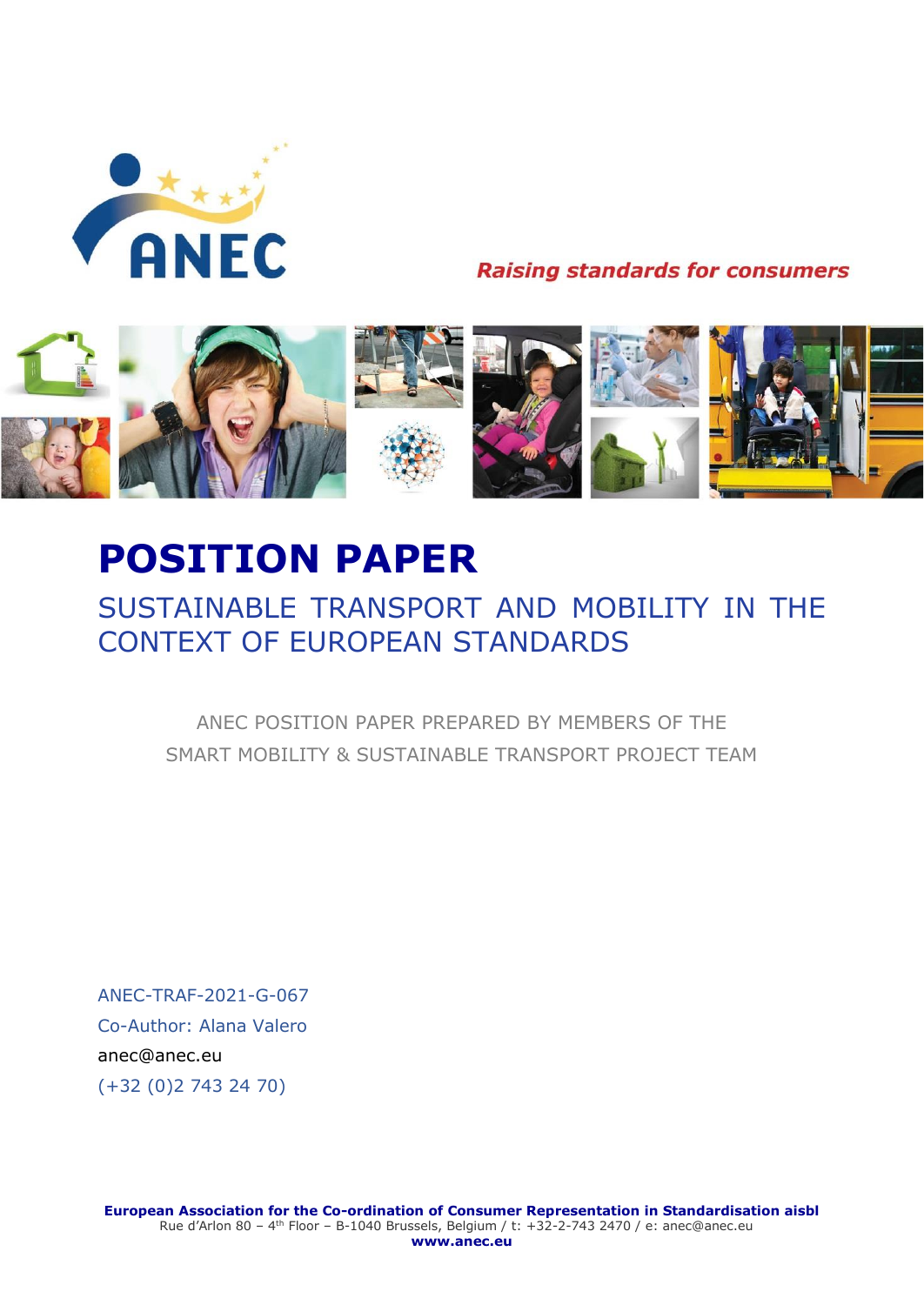

### **CONTENTS**

|  | 04. AVAILABILITY & ACCESS TO RECHARGING OF EVS 10              |  |
|--|----------------------------------------------------------------|--|
|  | 05. ROLE OF STANDARDS IN REDUCING CO <sub>2</sub> EMISSIONS 13 |  |
|  |                                                                |  |
|  |                                                                |  |
|  |                                                                |  |
|  |                                                                |  |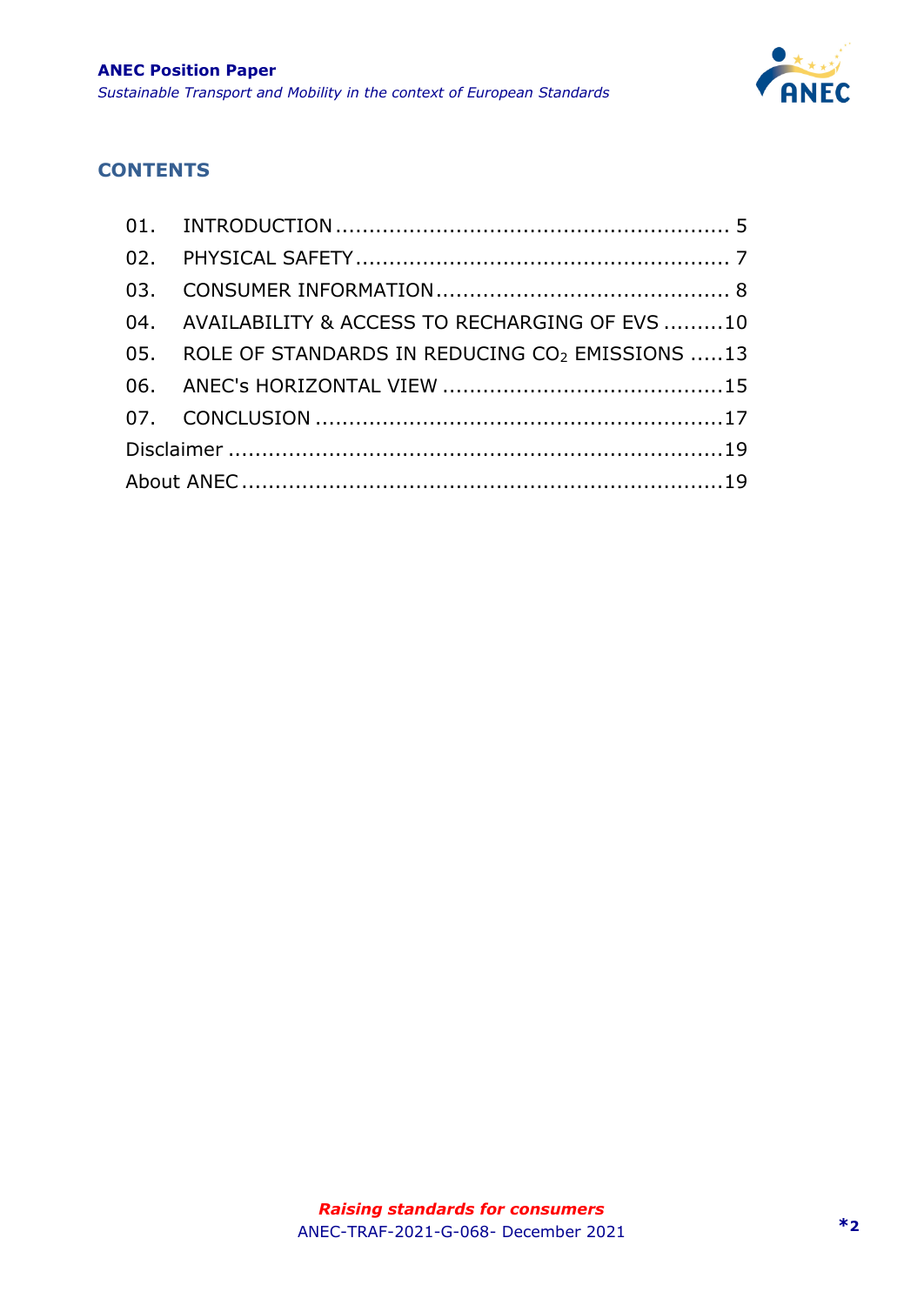

Sustainable Transport and Mobility is a concept which involves safe, clean, green and competitive transport systems, through the development of efficient and easily accessible public transport, together with personal mobility options (private and shared vehicles, bicycles, scooters etc). All these options should be well connected and exchangeable through intermodal hubs.

The UN Secretary General's High-Level Advisory Group on Sustainable Transport identified the attributes mobility must address to ensure a sustainable future. These include safety, affordability, accessibility, efficiency, resilience, and (most notably) low carbon impact.

ANEC focuses on improvement of inland transport modes, enhanced traffic safety, environmental performance, and energy efficiency, as well as the efficient provision of service in the transport sector.

Our opportunities for involvement are in line with the EU Sustainable & Smart Mobility Strategy (its Action Plan involves 82 initiatives that should guide transport policies in Europe over the next four years, and related transport industry transition targets to be achieved by 2030, 2035 and 2050).



*The use of Electrically powered or assisted personal mobility is truly a positive change only when it replaces less sustainable modes of transport.* 

*Not when used as an 'add-on' or instead of walking.*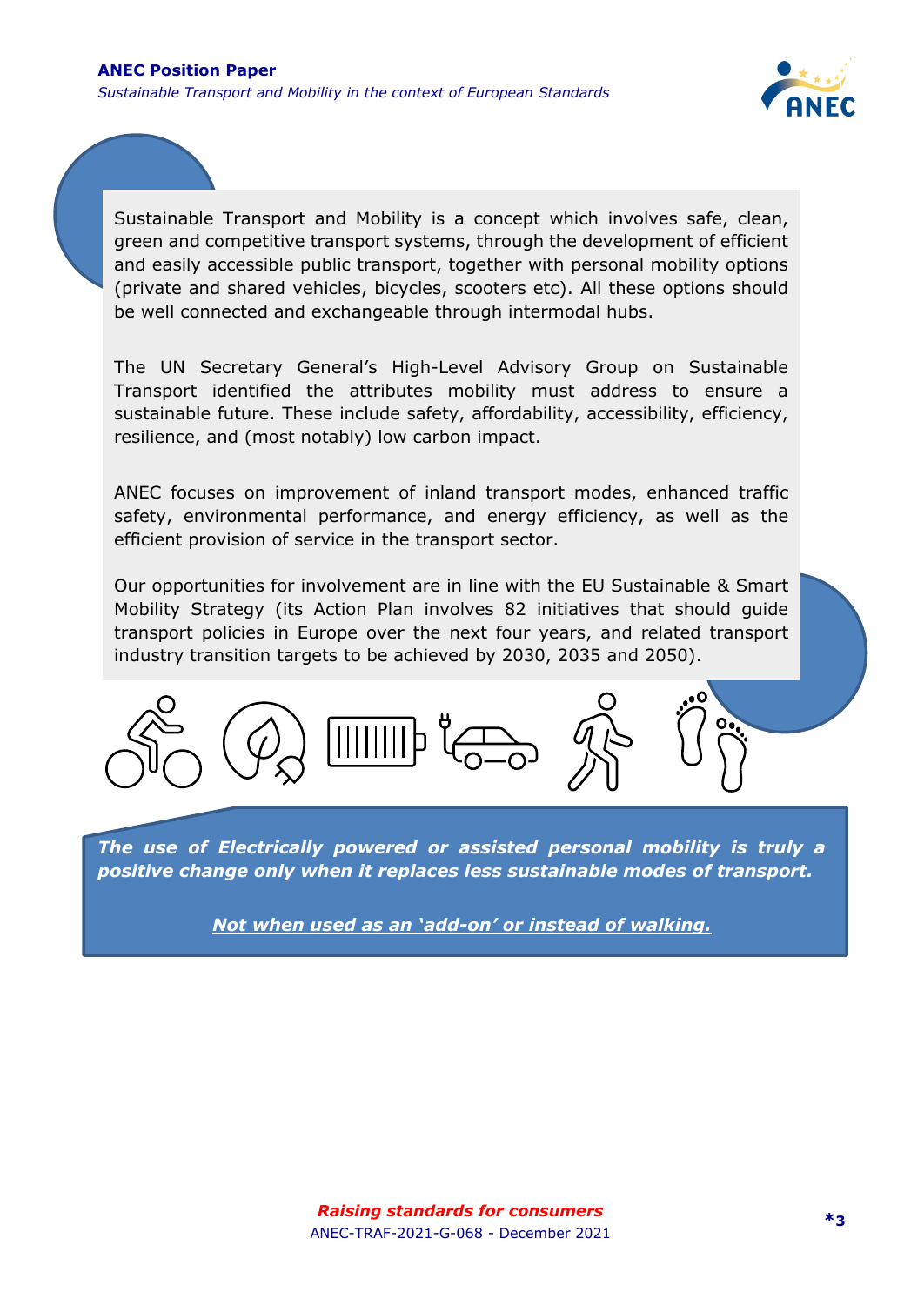# **ANEC RECOMMENDATIONS IN A NUTSHELL**

44

#### **The physical safety of Personal Mobility Vehicles and Light Electric Vehicles must be improved and must not be ignored in sustainable transport discussions.**

- The solutions presented must be technology-neutral to keep up with fast-changing available technology.
- Safety and performance must be improved for both types of vehicles, while improving their material efficiency and resource efficiency. The physical safety of users of Personal Mobility Devices is crucial. Standards can assist regarding the use of protective equipment (helmets, reflective clothing).

#### **Consumers must have clear information on the impact of their mobility**  ÷. **choices (Personal Vehicles vs Public Transport). Consumer privacy must be protected.**

- The digital transformation will play a vital role in providing accurate and reliable transport information for consumers. Detailed and in-depth analysis of economic, social, and environmental data should be carried out. It is important that this information refers to (or centres on) the cost/finance options that consumers have available, as well as how these choices may impact their lifestyles.
- For information to be accurate and useful for the consumer, Sustainable Mobility Systems (mobility devices and software or cloud technology) will handle personal data and therefore consumers need to be able to actively give their consent (optin) or withdraw it (opt-out). Systems need to be designed to accommodate this. As noted in various aspects of the work, there should be clear privacy and security measures when collecting and using consumer data.
- ANEC strongly supports the European Commission mandating use of standardised data formats across the EU, for use in promoting sustainable mobility systems and services.

#### **Availability of and Access to recharging for Electric Vehicles (EVs) should follow Design for All principles at its core.**

- Sustainable Transport needs to be designed in a way such that as many people as possible can use the vehicles, regardless of age or ability.
- Charging stations should be designed in a way that makes it possible to use them with a choice of standardised payment options and should not discriminate among the options offered.
- Systems covering road safety, traffic efficiency and comfort should help transport users make the right decisions (both for the environment and socially) and adapt to the traffic and mobility options available. This process must be inclusive.
- Users who are not able to, or deliberately do not want to, use the new systems should not be set aside. New technologies should never exclude the consumers who do not use these technologies, no matter the reason.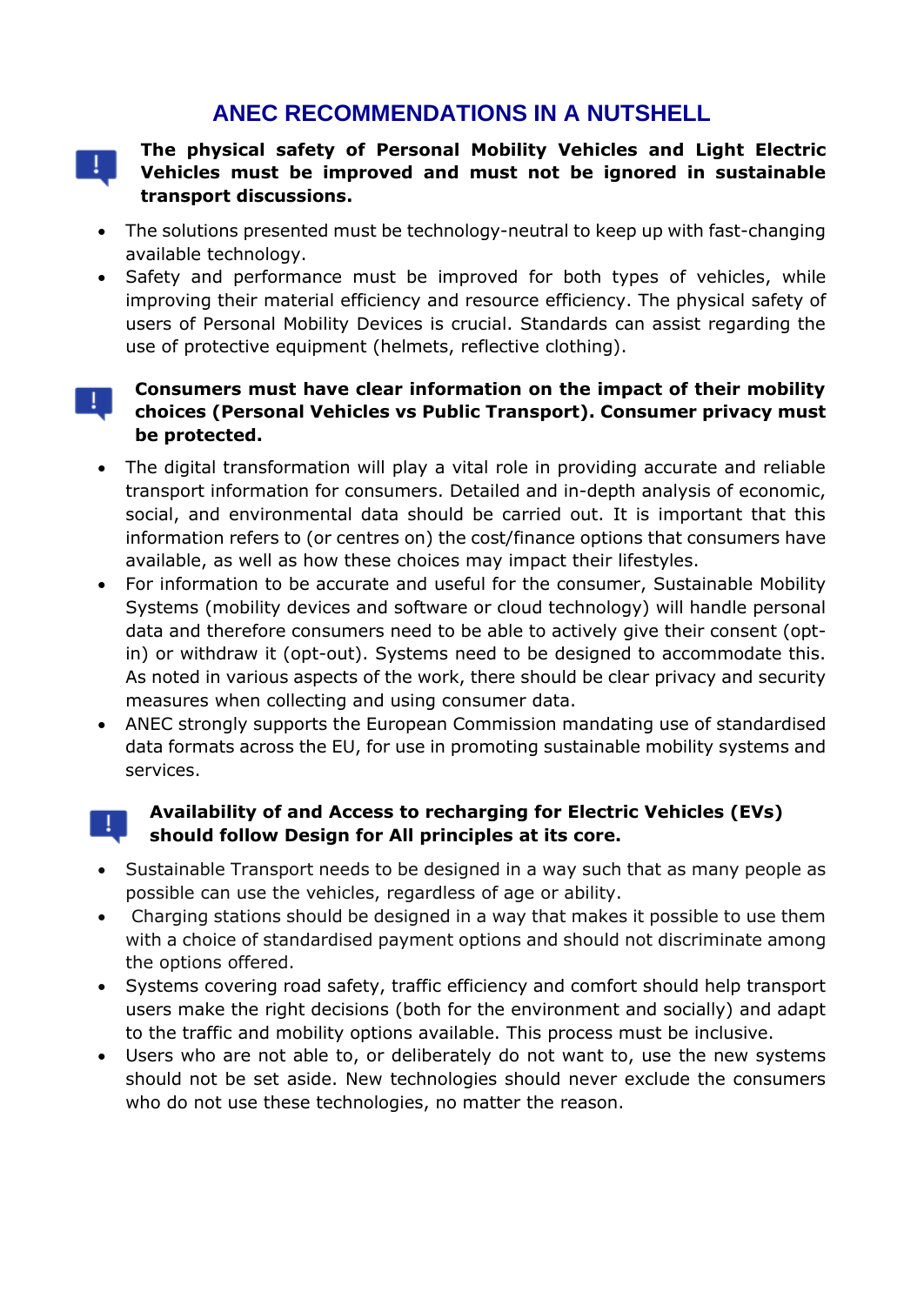



**Standards should also be centred on the encouragement of the safe use of Bicycles as well as other Electric Personal Mobility Devices**

- Standards can play a role in 'road user separation' to protect vulnerable road users.
- Standards can help stop consumers losing confidence. A lack of confidence in the safety associated with some mobility systems (such as bicycles) will result in a failure to capture all the potential benefits of these systems.
- Standards can also facilitate the improvement of these facilities by reviewing relevant infrastructure standards (both UNECE and at EU level).

# **ANEC TRAFFIC AND MOBILITY PRIORITIES**

- $\boxtimes$  To work towards a safe, efficient, inclusive for all, and sustainable transport system, of strategic importance for Europe's economy
- $\boxtimes$  To seek the highest levels of safety practicable for the occupants of vehicles, users and bystanders
- $\boxtimes$  To call for a high level of safety for vulnerable road users
- $\boxtimes$  To support the transition to sustainable, user-friendly transport infrastructure

# <span id="page-4-0"></span>**01. INTRODUCTION**

The transport sector is a high polluter. It is responsible for 23% of  $CO<sub>2</sub>$  emissions and remains almost completely dependent on fossil fuels, specifically on oil for 92% of its energy demand<sup>1</sup>. It is known that projected GHG emissions are not in line with the global climate objective due to the expected increase in transport demand. Though initially thought to have reduced as a result of the COVID-19 pandemic, the sector is still projected to show continued growth in the future. Intensified research and innovation activities are therefore needed across all transport modes, and these need to be in line with standards, consumer needs and preferences, in order for the EU to reach its policy goals towards net-zero greenhouse gas emissions by 2050. The significant reduction of current emissions is not a minor topic. We also need to consider pollutant emissions from transport other than  $CO<sub>2</sub>$ , including nitrogen oxide (NO), nitrogen dioxide (NO<sub>2</sub>) and particulate matter (PM). These contribute to more than 400.000 premature deaths each year, with 76.000 directly linked to  $NO<sub>2</sub>$  alone<sup>2</sup>.

<sup>1</sup>https://www.weamec.fr/en/wp-content/uploads/sites/2/2021/06/wp-8-climate-energy-and-mobility\_horizon-2021-2022\_en.pdf

*Raising standards for consumers* <sup>2</sup> European Environment Agency Report No 10/2019, Air quality in Europe — 2019 report, p. 8; available here: https://www.eea.europa.eu/publications/air-quality-in-europe-2019/.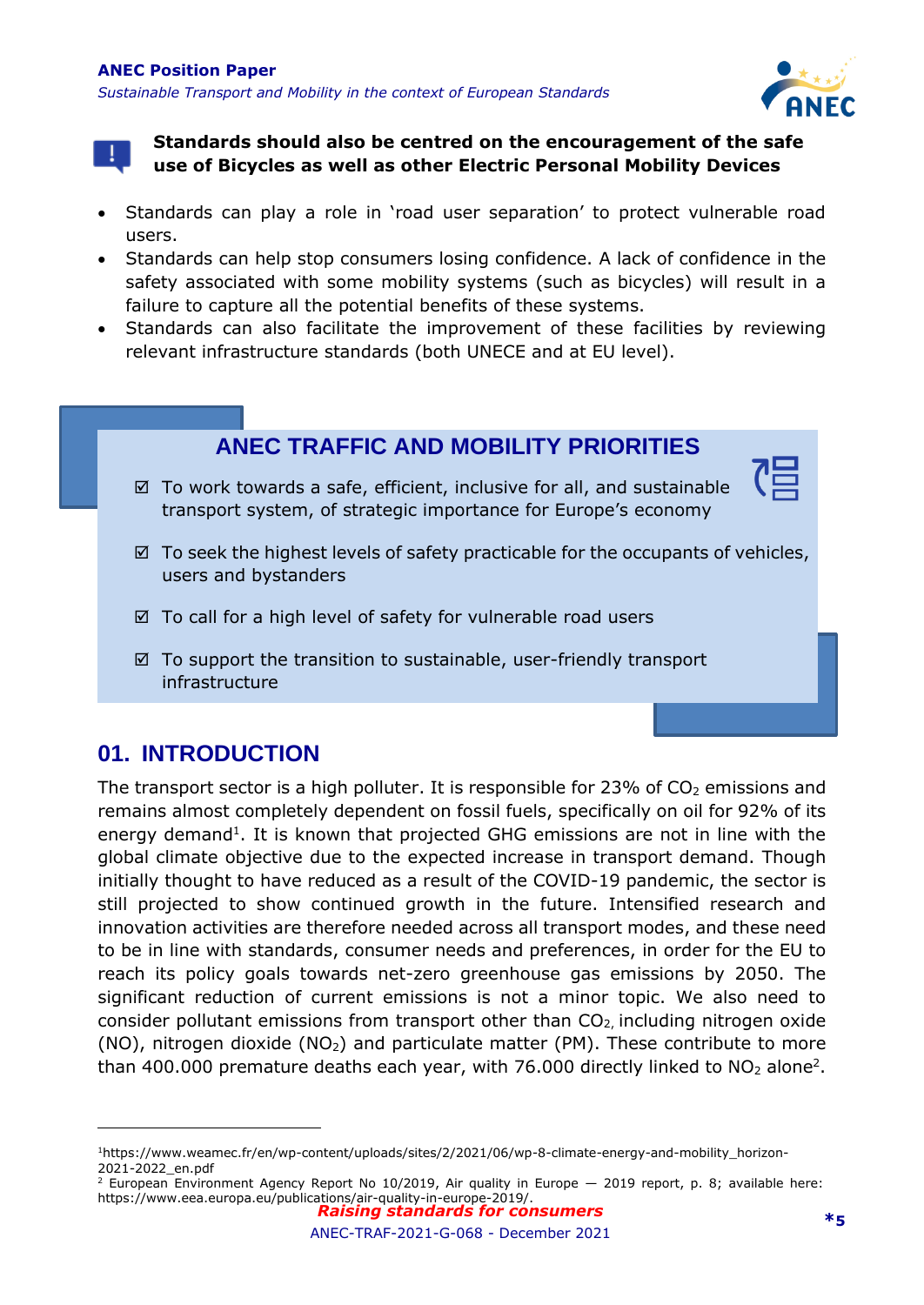

All transport and mobility modes should become 'smart and sustainable', which are two sides of the same coin. The focus of this position paper is on the 'Sustainable' aspect and complements our previous position paper that focused on *Smart mobility systems.* These should result in mobility becoming more sustainable as they are in turn also more efficient.

The transition to smart and sustainable transport and mobility is as much about improving environmental performance as it is about equity and changing consumer behaviour. This requires a systemic transformation across the board that includes all forms of transport, and efficiently connects to intermodal transport and information, considering all the different socio-economic levels.

Needless to say, the transport and mobility sector has a huge potential for transformation. It has a tremendous opportunity to reduce GHG emissions as well as improve Noise and Traffic Congestion throughout the EU.

This shift requires action at different levels of government, as well as public and private partnerships. For example, substantial progress is needed on effective electric charging for infrastructure use, notably in road transport. This will allow consumers more choice in their behaviours, as well as lifestyle choices that are linked with the mobility modes they choose.

Modes and transport options are essential components to our way of life. They can be of great benefit and have far reaching impacts environmentally, economically and socially. ANEC firmly advocates moving toward forms of mobility that are sustainable, energy-efficient and respectful of the environment, and that benefit human health. Technical innovations - such as EVs, Intelligent Transport Systems (ITS) and other Smart Mobility solutions - will contribute to achieving this goal.

#### **But they are not the only solution.**

ANEC has also been following work on Alternative Fuels Infrastructure with the aim of having vehicles fuelled by non-polluting energy sources. However, it is essential to recognise more traditional pathways towards more sustainable mobility, such as encouraging the creation of dedicated environments for cycling, e-cycling and other modes. ANEC's main concern remains the physical safety of personal mobility devices in current EU Road Transport Systems.

Electrification of transport is a priority as it offers a way to introduce renewable energy sources into the transport system. The integration of electric vehicles for consumers requires an efficient battery that provides a long range and a long life, one that can easily and quickly be charged cheaply, with a well-developed charging infrastructure and increased safety.

EU leadership in electric vehicles - and particularly battery technology and manufacturing - will be decisive. However, overall transport policy is not only about the electrification of transport, but also about encouraging other low/zero emissions mobility options, such as cycling and walking. Road separation and the safety of the users of Personal Mobility Devices (PMD) and Light Electric Vehicles (LEV) is of paramount importance.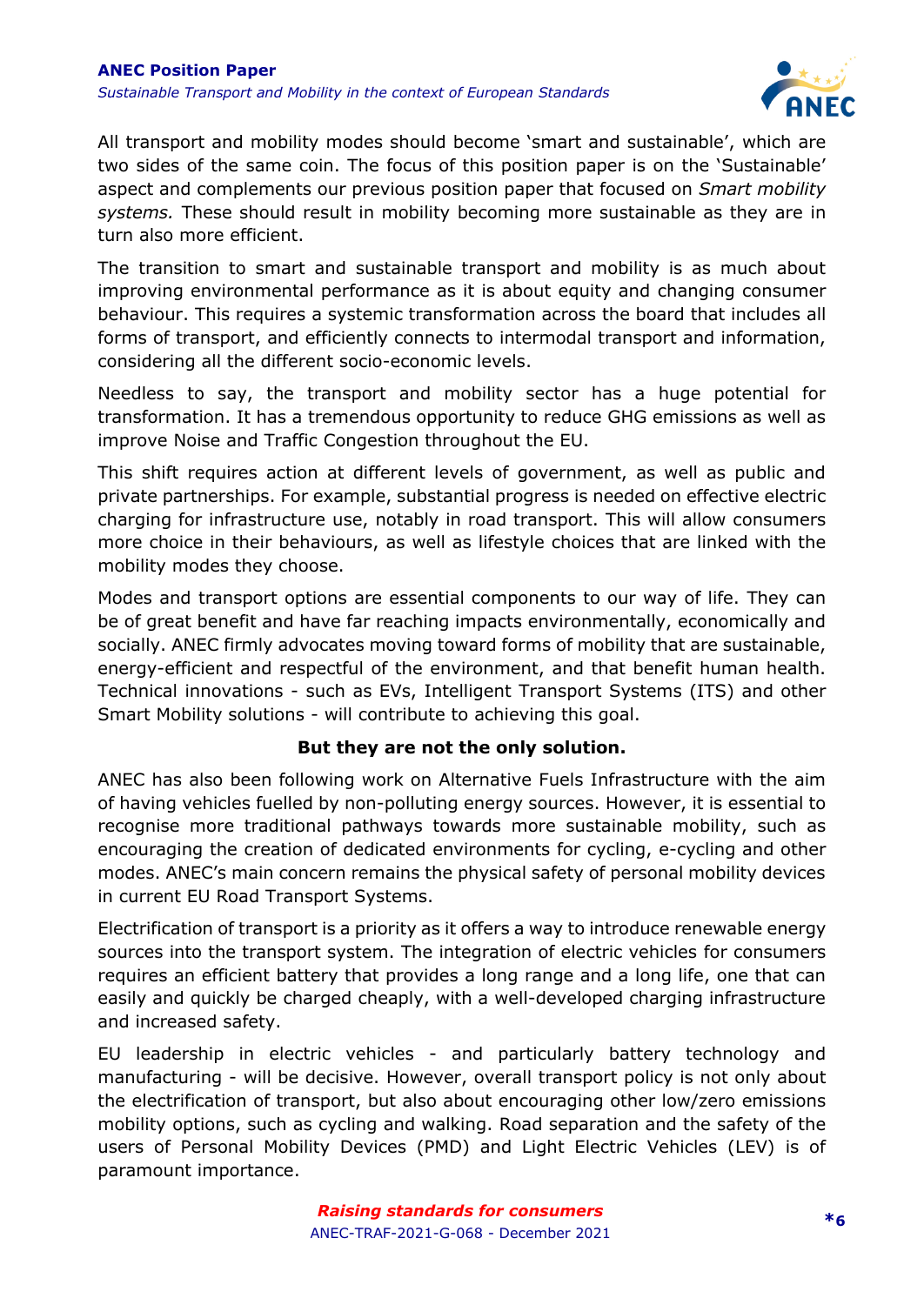

Having sustainable, inclusive, and multimodal mobility will contribute to wider EU policy objectives, in particular the target to reduce greenhouse gas emissions by at least 55% by 2030. Air pollution is the single largest environmental health risk in Europe.

The COVID-19 crisis is still significantly affecting transport demand and consumer use. We now have a unique opportunity to address congestion, road safety and air pollution as mobility demand increases again throughout Europe.

In later position papers, ANEC will also specifically address the aspects of Mobilityas-a-Service (MaaS) more concretely, including ride-sharing platforms. This is important as transport should become less polluting - especially in cities - and these new business models may offer benefit to consumers.

# <span id="page-6-0"></span>**02. PHYSICAL SAFETY**

**Key concern: The physical safety of personal mobility devices.** 



Several standards are under development in the eMobility Coordination Group and CEN TC 301 'Road vehicles', work which ANEC is following.

Priority areas include 'Personal Light Electric Vehicles (PLEVs) and self-balancing vehicles', e.g. e-scooters and electric kick scooters (without a seating position); hoverboards.

We believe that an increased use of electrically-powered or assisted personal mobility devices is a positive change and is in line with the EU Green Deal objectives.

#### **However, it is truly a positive change only when it replaces less sustainable modes of transport. Not when used as an 'add-on' or instead of walking.**

Worryingly, electric personal mobility devices - such as e-bikes and e-scooters - have not seen the same degree of improvement in safety when compared with passenger vehicles. Therefore, we highlight the need to prioritise the physical safety of these vehicles or devices.

Studies show that injuries occurring from these types of vehicles are significant and are increasing<sup>3</sup>. The risks are varied: some personal mobility devices that are used in the standing position may be at higher risk. Bicycle safety is linked to urban conditions and different factors influence this, including road infrastructure and traffic conditions.

Relevant legislation and standards must be futureproof. The physical safety of the mode/product itself must also incorporate the use and consumer behaviour aspect. This may include speed limits or/and restricting use to bicycle lanes or specific areas. Additionally, users of personal mobility devices are considered 'vulnerable road users', and the use of additional protective gear (like helmets) must also be encouraged and ideally made compulsory. ANEC follows work to improve the safety of these products by participating in the UNECE GRSP on helmets for speed-pedelec user and in CEN/TC 158 WG 15 'Helmets for speed-pedelec users'.

<sup>&</sup>lt;sup>3</sup>[https://www.researchgate.net/publication/338245010\\_Challenges\\_Caused\\_by\\_Increased\\_Use\\_of\\_E-](https://www.researchgate.net/publication/338245010_Challenges_Caused_by_Increased_Use_of_E-Powered_Personal_Mobility_Vehicles_in_European_Cities)Powered Personal Mobility Vehicles in European Cities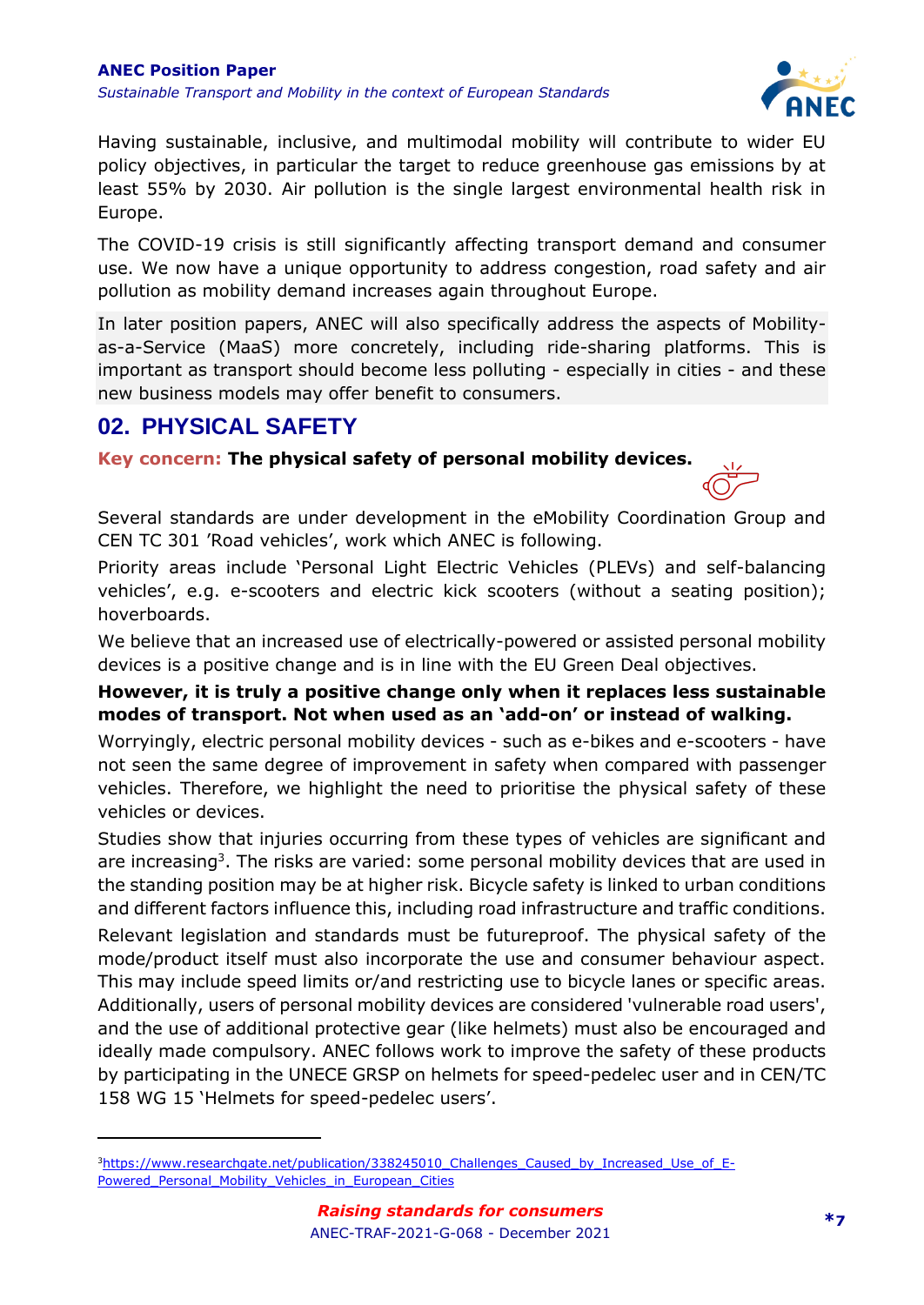

#### **Detailed safety criteria for personal mobility products should be set through safety and performance standards:**

• Standards should set minimum safety requirements that determine mechanical strength of the components and brake performance, as well as lighting. The safety and performance - including the durability, maintenance and reparability aspects of the components of a vehicle - are also essential.

We seek development of a standardised procedure for homologation independent of Original Equipment Manufacturers (OEM) or suppliers, one that aids a framework for public procurement of new shared electric road transport options (e-mobility).

Highlighted example: PMD partially covered by standardisation for example ANEC working on standards such as *FprEN 17128 - Personal light electric vehicles (PLEV) – Safety requirements and test methods*. Other standards include bicycle standards: EN 15194 and EN ISO 4210 series. The implementation of EN 17186 'Electricity fuel labelling' is being discussed in the work of CEN/CLC eMCG.

# <span id="page-7-0"></span>**03. CONSUMER INFORMATION**

#### **Key concern: Integrated planning and Multimodal real time traveller information for Consumers.**

ANEC understands that, for smart traffic and mobility systems to be effective, much data is needed. Furthermore, we strongly believe that consumers must have access to reliable mobility information such as performance, safety, time, costs etc. These two aspects go hand in hand. Digitisation must play a vital role, providing accurate and reliable transport information for consumers. Interoperability, including cross border functionality, is necessary for all of Europe and fundamental to the success of future transport systems. Data standards relating to vehicles (private), relevant fleet (commercial), and mobility services linked to traffic infrastructure and coordination can lay down the baseline for an open, interoperable and integrated service provision. This is essential for consumers.

→ Fundamentally though, we need standardised data communication interfaces and frameworks that protect sensitive data and provide consumers with the option to opt-in (or opt-out), as well as have access and control over the data they generate.

It is important to focus on ensuring that digital information on the location, real-time availability and pricing of refuelling/recharging stations, that will be used in travel information services, is available in various formats. The physical position and design of the stations also affects the accessibility of this information to consumers. We note that personal data protection can be achieved through collecting only the minimum information needed for payment and settlement purposes.

#### **Currently, this aspect is not covered by vehicle related standardisation**.

An important issue that should be standardised is data types and categories and how these are communicated to the consumer.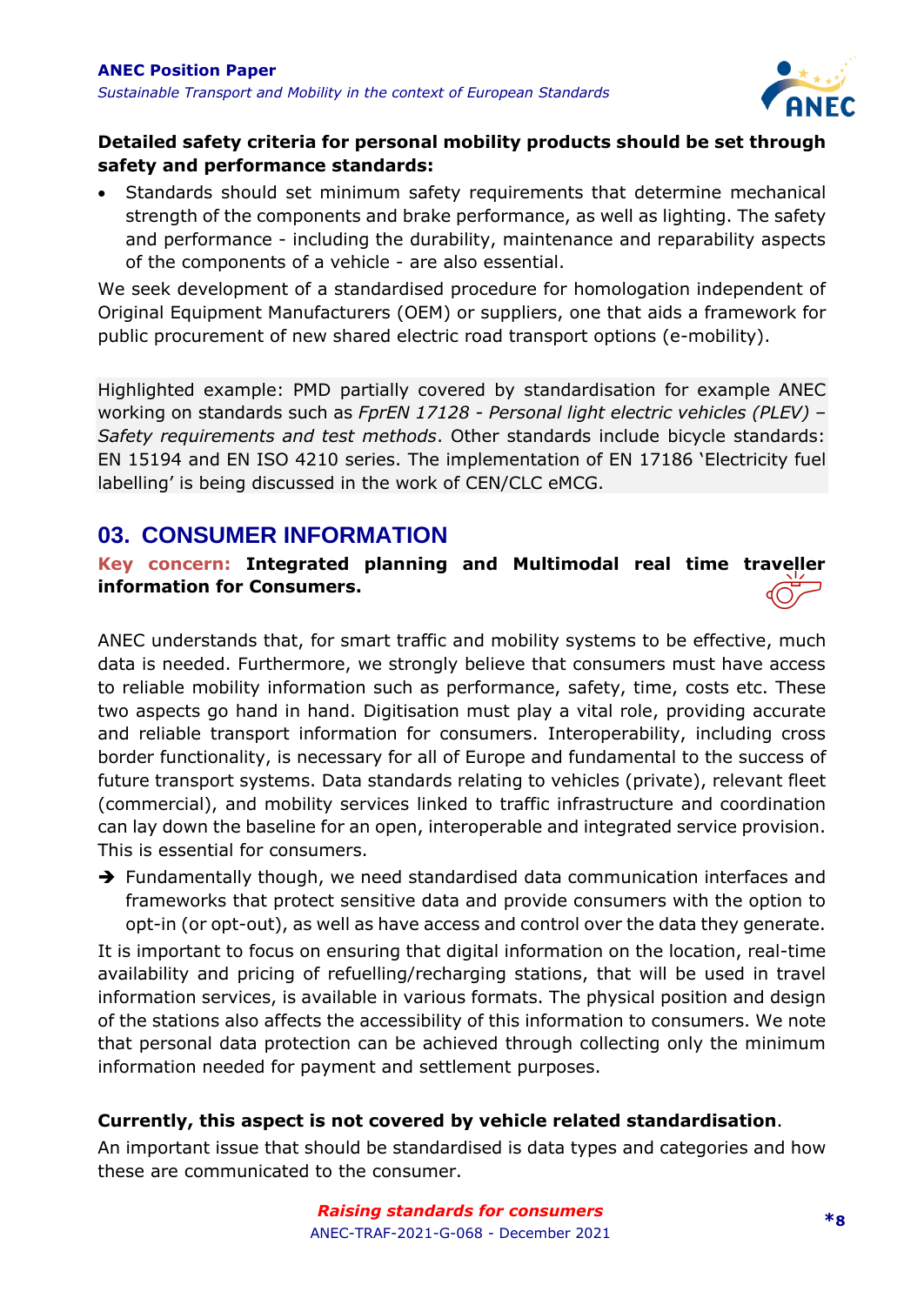

Furthermore, consumers do not have adequate information concerning the availability/compatibility of services and prices/fees, and standards are needed to address information provision. This is closely linked to the charging infrastructure and information on relevant suppliers.

The lack of interoperability in deployed Alternative Fuels Infrastructure (AFI) in the EU (location, payment, communication etc.) is a major issue that must be addressed. The work should also have a strong focus on the use of fuels that are emission-free and support the decarbonisation of transport. It is important to keep in mind that emission-free refers to tailpipe emissions only, because exhaust gases are generated in the production of electricity and hydrogen.

Overall, these aspects of transport and mobility are not standardised across the EU, and this does not facilitate door-to-door mobility. The information should be supported with evidence on expected impacts for safety, environment, health, and land use (essential to sustainability). It should consider the evolution of mobility options for consumers through testing of relevant Use Cases that match consumer needs and expectations. This will make traffic and transport systems more efficient and reduce the current negative environmental impact.

The management of electronic traffic rules/regulations is a concern for regulators and standardisers alike. Intelligent Transport Systems are also gaining importance, not only in the area of 'automated driving', but also the connectivity of cars ('the car as data generator'). The standards aspects of ITS are handled at international level by UNECE WP 29, and at European level by CEN TC 278 'Intelligent Transport Systems' and ETSI TC/ITS. There is also active standardisation activity in ISO TC 204/WG 19 'Intelligent transport systems' to ensure interoperability. ANEC participates in TC 278.

**Standards need to be developed to govern data types, formats and sharing methods within the EU mobility data space.** 

- EU standardisation is required to ensure interoperability, and for information for consumers to be uniform, throughout the EU-27.
- It would be beneficial to develop a complimentary set of standards on smart charging, customer information and "real-time" information on charging points, time and costs.
- The engagement of consumers is a vital task in the process, as there will be a fundamental shift in the transport they use.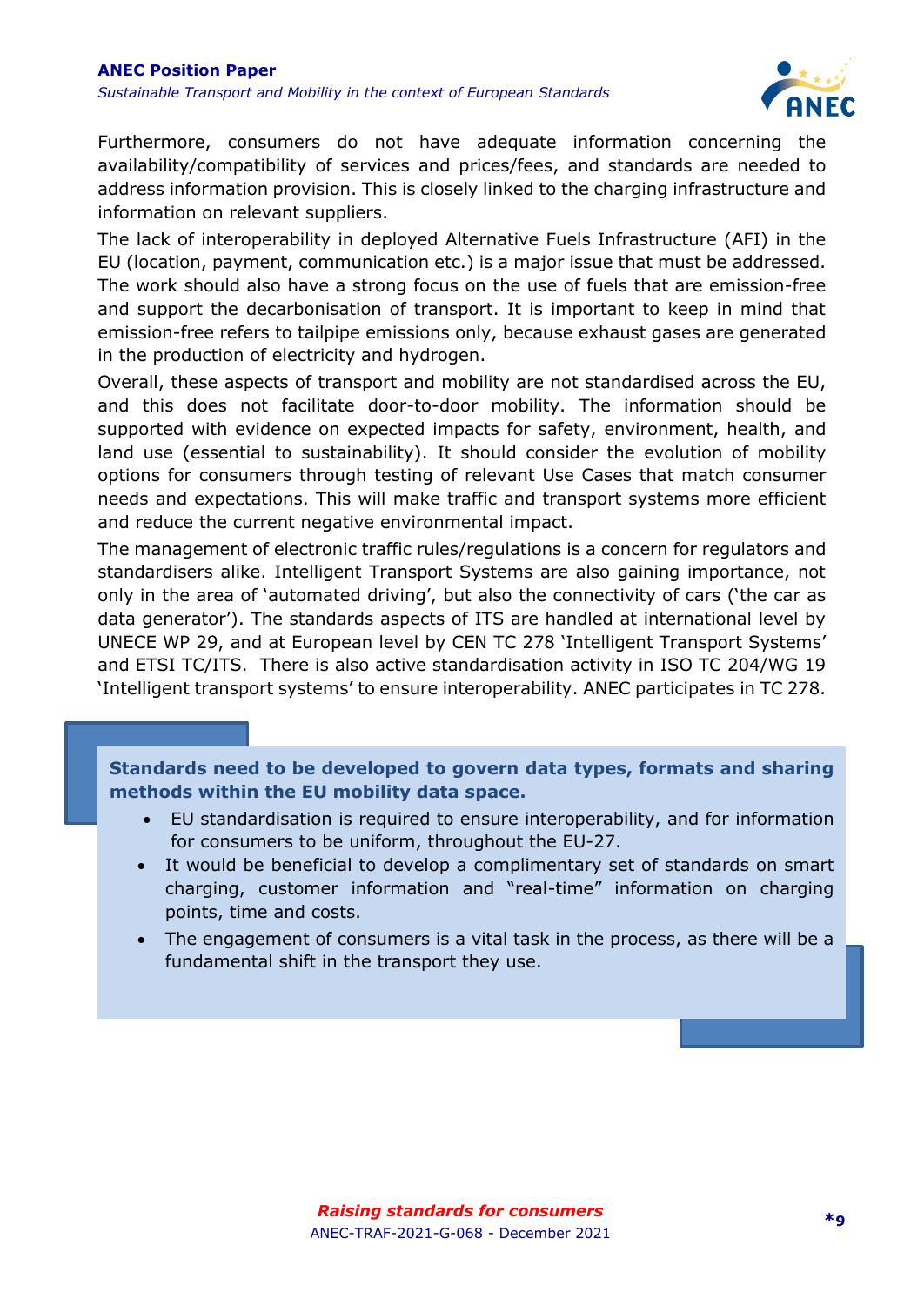

## <span id="page-9-0"></span>**04. AVAILABILITY AND ACCESS TO RECHARGING OF EVS - INFRASTRUCTURE SURROUNDING THE VEHICLE**

#### **Key concern: Consumer choice and access linked to Alternative Fuels Infrastructure Directive (Revision in 2021).**

Electrification of transport is a priority as it offers a way to introduce renewable energy sources to the transport system. Work in CENELEC has outlined the fundamental barriers to the transition, such as the interaction between automotive industry and electricity networks (connectors, wiring rules, electromagnetic compatibility aspects, safety issues) which has experienced interoperability issues.

There are issues with several technical details and related consumer needs for home charging, fast charging as well as differences in the types of vehicles. Overall, there is a lack of standards which may prove an obstacle to roll-out.

The issue of 'physical' accessibility has not been addressed in the current standards (linked to the Alternative Fuels Directive) regarding charging infrastructure. There are some standards for Human-Machine Interface (HMI) issues, but nothing specific for the charging stations themselves.

Standards for the design of recharging infrastructure should consider surroundings (size, positioning, safety and external appearance), sustainability lifecycle points (durability, modularity and repairability), safety of the design and user-friendliness (signage and accessibility to people with reduced mobility). The accessibility aspects are given added importance as regards public facilities by adoption of the European Accessibility Act.

#### Mandate link: M/533 Alternative fuels infrastructure (Directive 2014/94/EC) Revision 2021

On the topic of the deployment of Alternative Fuels Infrastructure (AFID), ANEC will follow development of this framework of measures for the deployment of alternative fuels infrastructure in the EU. This is crucial because the impact of building up such infrastructure can mitigate the environmental impacts, specifically of road transport, which ANEC has defined as very important for consumers. We highlight concern that different standards and interoperability requirements (at national level) will increase costs for transport users and perhaps make it impossible to recharge or refuel vehicles throughout Europe.

#### Mandate link: M/468 Charging of electric vehicles (2010)

The **EU Green Deal** expects a possible fleet of up to 13 million electric vehicles in 2025,<sup>4</sup> which will require the amount of publicly-accessible recharging points to grow from approximately 200.000 in 2020 to a minimum of 1.000.000 in 2025.

<sup>4</sup> Ibid, Section 2.1.5.: Accelerating the shift to sustainable and smart mobility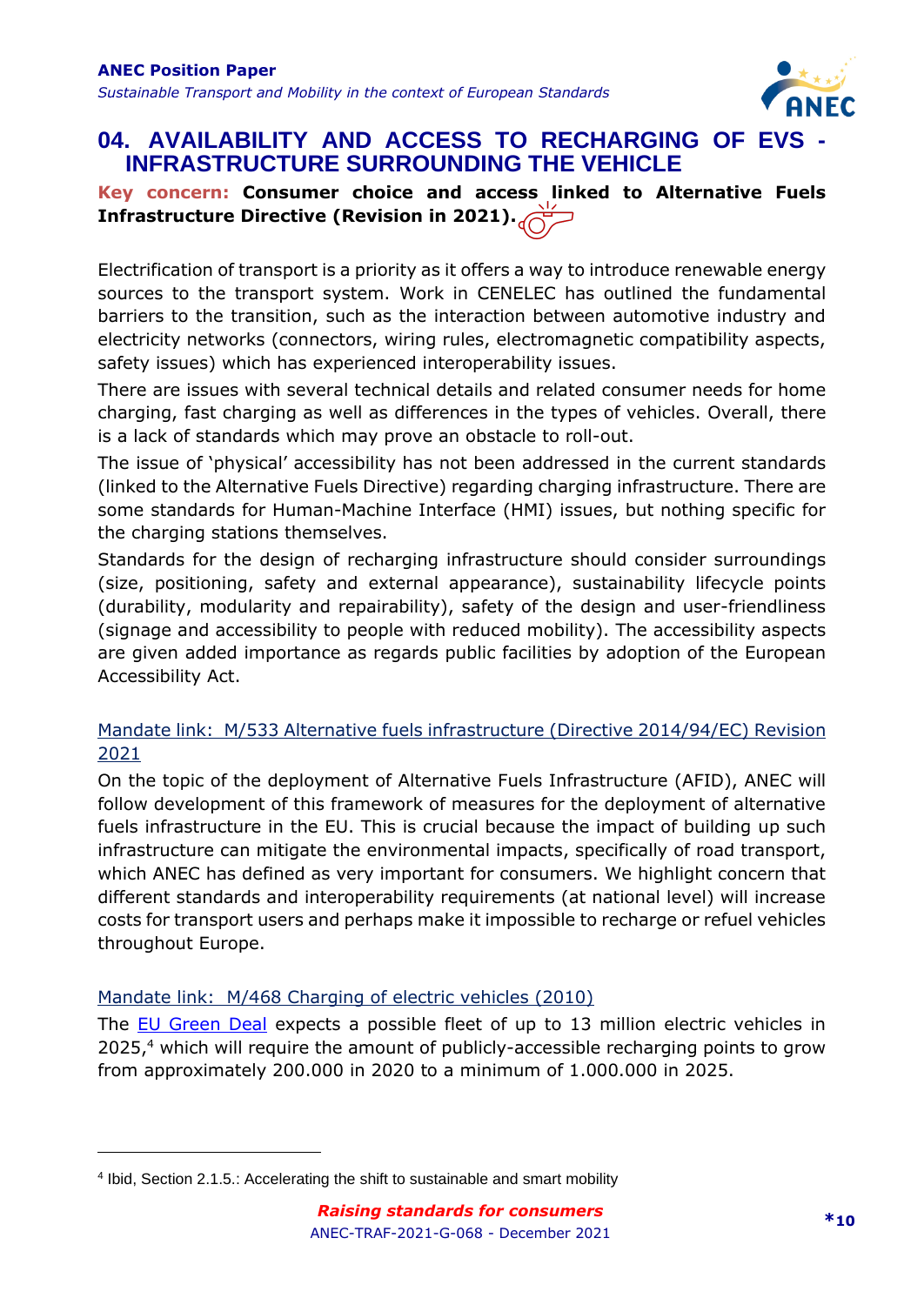

Transport decarbonisation requires a shift to alternative fuel vehicles and infrastructure. Within traditional transport models, CEN and CENELEC have produced major standards in the framework of Directive 2014/94/EU (CEN/TC 268 'Cryogenic vessels and specific hydrogen technologies applications', CEN/TC 326 'Natural gas vehicles - Fuelling and operation', TC 286 'Natural gas vehicles - Fuelling and operation', CEN/TC 301 'Road vehicles' and CENELEC/TC 69X 'Electrical systems for electric road vehicles'). There has also been vital standardisation work in standards on connectors and fuelling stations (traditional models adopted as EN standards), as well as labelling (electric vehicles).

• Potential areas for standards: smart charging, customer information standards, standards on "real-time" information on charging points and standards for interoperable energy services.

#### *Progress in standardisation*

It is important to note that in e-mobility there are various standards which outline electrical safety to specifications for charging cables to communication methods.

#### Please find below specific examples:

#### **ISO/IEC 15118 -** *'Road vehicles — Vehicle to grid communication interface — Part 1: General information and use-case definition'.*

Different solutions to enable 'automatic' authentication and recharge exist (*Tesla* for instance uses a proprietary technology to enable it) or are being developed, but the most prominent development in this area is the ISO/IEC 15118-20 standard.

This standard covers the communication between the EV and electric vehicle supply equipment. It was revised in 2018 to ensure the inclusion of advanced smart charging options, such as bidirectional power transfer and wireless power transfer.

It is important to note ISO 15118-20 (under development) will be part of the existing and widely-used ISO 15118 standard. This is a protocol for communications between the electric vehicle and the recharging point. ISO 15118-20 will introduce an energy management feature. The previous standard allows smart recharging, while this Part 20 will allow bi-directional recharging. More value-added services, such as internet access, will be added. Finally, in reference to ITS and automatic systems, it cites a feature called "Plug'n'Charge"<sup>5</sup>. This uses automatic vehicle recognition to initiate a charging session. This work and upcoming standard has been the excuse from charge point operators to refuse the installation of payment card readers. The outcome of could be that then consumers would simply plug their car and charge at any station, with the bill sent to them later. There is an ongoing discussion as to how this would work on the part of charge point operators and car makers, and on the integration of the ISO standard in EU legislation (AFIR or delegated acts).

<sup>5</sup>Euelectric Sustainable Transport Forum - STF Report [https://cdn.eurelectric.org/media/5091/eurelectric\\_comments\\_on\\_stf\\_report-2020-030-0736-01-e-h-](https://cdn.eurelectric.org/media/5091/eurelectric_comments_on_stf_report-2020-030-0736-01-e-h-5E037B0E.pdf)[5E037B0E.pdf](https://cdn.eurelectric.org/media/5091/eurelectric_comments_on_stf_report-2020-030-0736-01-e-h-5E037B0E.pdf)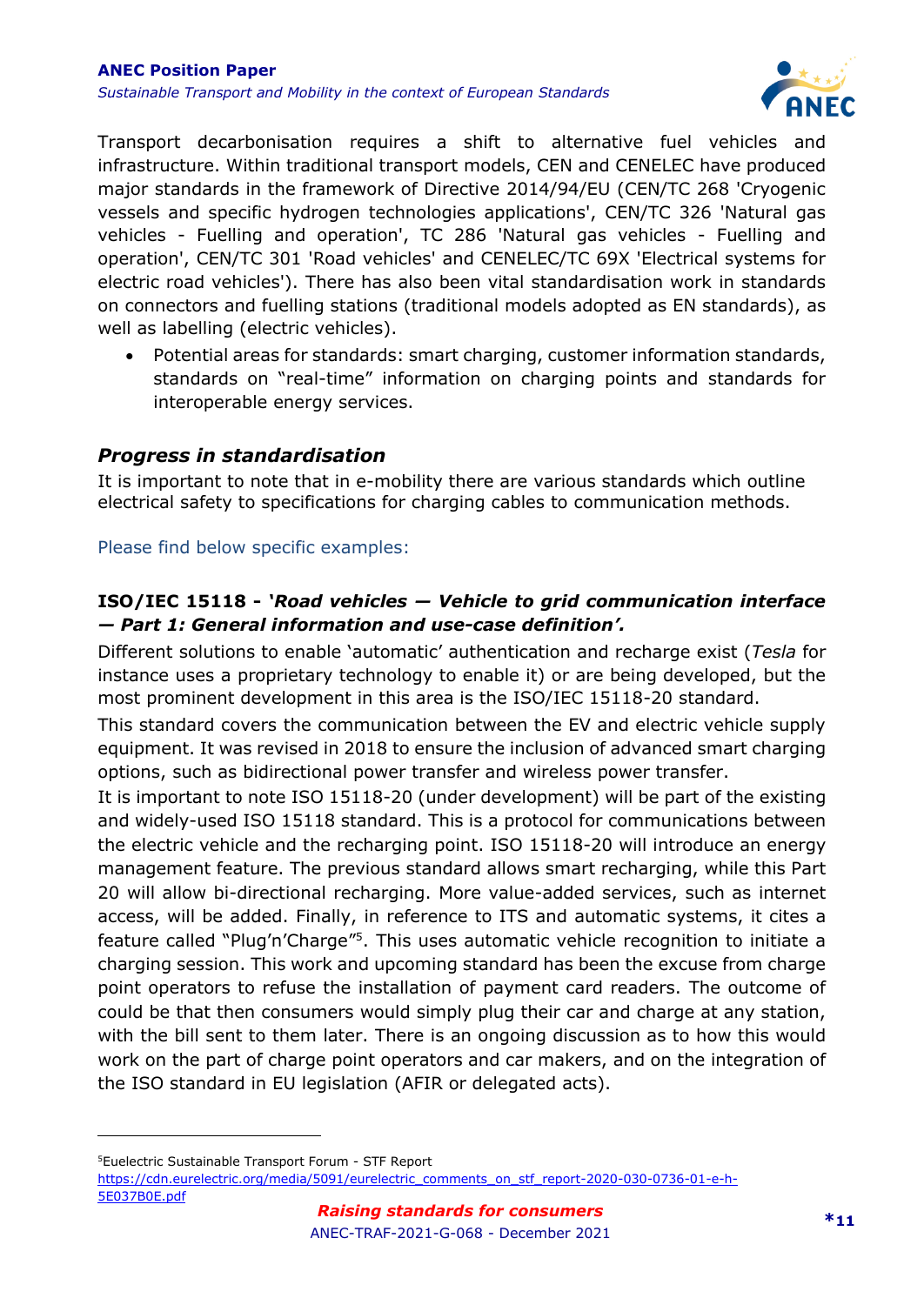

AFIR covers some issues, but consumer issues such as opening time of charge points, payment method, smart charging options also essential.

It would be wrong to follow the lead of the industry and "let the market decide".

If we look in detail at a subgroup of this work - the 'Data architecture' subgroup - it works on how data is communicated between charge point operators, car makers, apps and service providers. Unfortunately, there is no unique protocol, and the European Commission is aware this will raise difficulties with e-roaming platforms. Similarly, charge point operators having different protocols to communicate with the energy system (say via smart charging or V2G). The standardisation of these areas is essential but will take time.

#### **IEC 63110 - Standardizing the management of EV (dis-)charging infrastructures**

A relatively new standardisation initiative relates to the communication interface of a charging station. This is referred to also as Electric Vehicle Supply Equipment (EVSE) and how this equipment links with the system that monitors and manages the charging station itself (referred to as Charging Service Operator (CPO)). The standard IEC 63110 is relevant because it deals with the management of EV charging and discharging infrastructure. This is often referred to as a way to manage back-end electric vehicle charging infrastructure.

Above (namely ISO 15118), V2G is mentioned which is based on the communication interface between the electric vehicle (EV) and the charging station (EVSE). IEC 63110 is needed as the charging station must also be able to exchange information with the CPO. Both standards are needed because just having a communication interface doesn't enable a complete, fully functional charging process. These standards govern communication between charging service operators and third-party service management platforms to allow for EV roaming services. It is necessary to have roaming services for charging EVs and in parallel provide transparent information about the location of charging points and the costs/rates, all throughout Europe. Roaming refers to the use of service by a consumer which is not in direct contractual relationship with the CPO. Specifically, for EV it means that (1) an EV user can charge their EV also at a point that does not belong to their home network and (2) that the CSP can offer its services to consumers which are not it's clients. The interoperability of the EV charging market must be maximized if it is to be successful. Overall, the EU needs a harmonized EV charging protocol.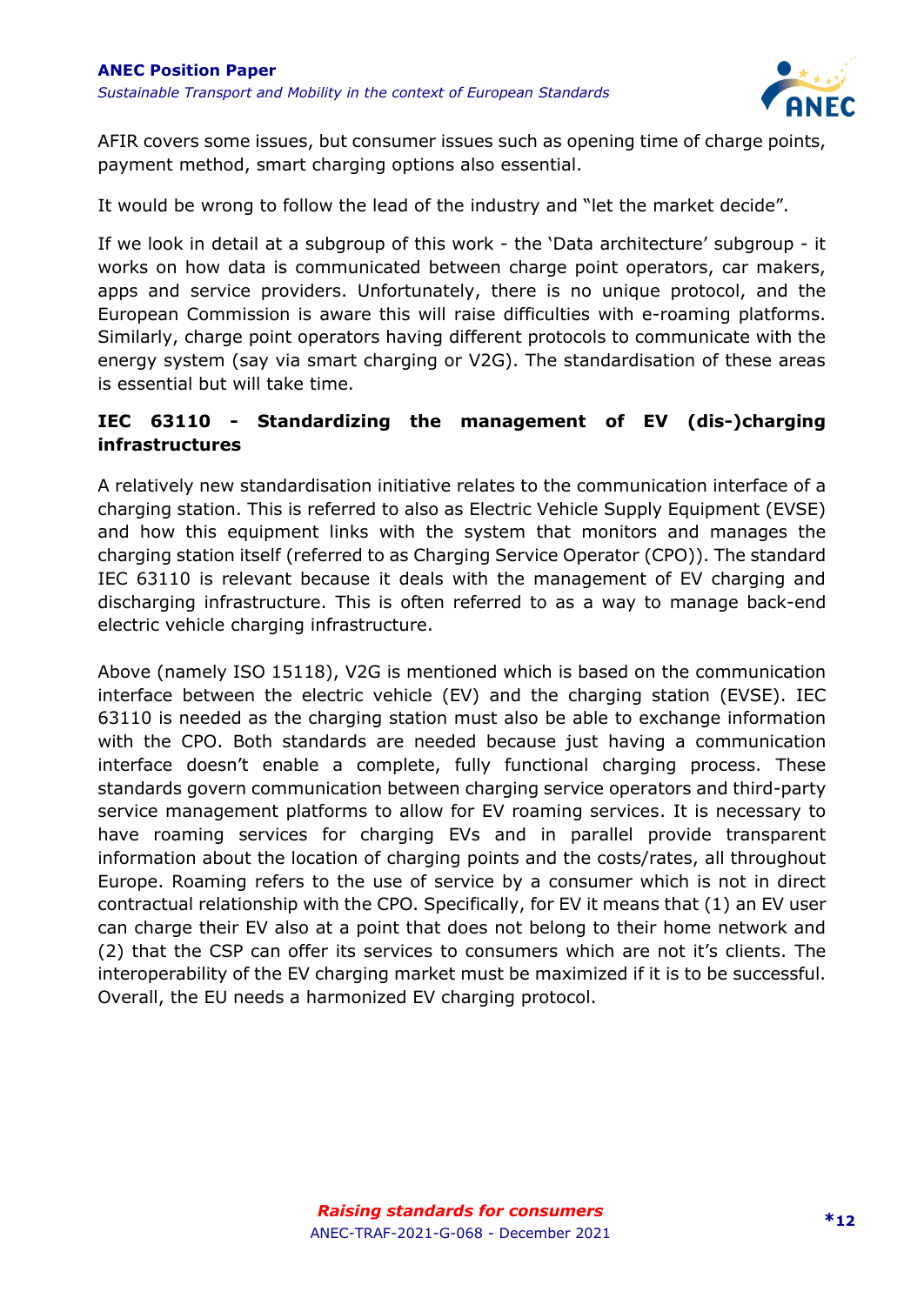#### **ANEC Position Paper** *Sustainable Transport and Mobility in the context of European Standards*



Priority topics which are covered in standardisation work include:

- EV Recharging point (IEC 61851-1<sup>6</sup>, ISO 15118<sup>7</sup>)
- Recharging point Back-end/network management system
- Roaming
- Distributed energy resources (IEC 61850-90-8<sup>8</sup>, IEEE 2030.5<sup>9</sup>

Potential developments that ANEC believes should also be considered as 'Consumer relevant aspects' include:

- sustainable higher power levels and more energy-dense batteries;
- the development of DC 'normal power' recharging solutions;
- 'smart' recharging (commonly referred to as smart charging) and V2G;
- inductive recharging, possible standard and development in-motion recharging or electric road systems.

#### **European Standardisation Technical Committees that may be relevant:**

CEN and CENELEC Technical Committees:

- CEN/TC 301 'Road vehicles'
- CLC/TC 69X 'Electrical systems for electric road vehicles'
- CLC/TC 69X 'Electric systems for electric road vehicles'
- CLC/TC 23BX 'Switches, boxes and enclosures for household and

similar purposes, plugs and socket outlets for d.c. and for the

charging of electrical vehicles including their connectors'

– CLC/TC 64 'Electrical installations and protection against electric shock'

# <span id="page-12-0"></span>**05. ROLE OF STANDARDS IN REDUCING CO<sup>2</sup> EMISSIONS FROM VEHICLES**

Most notable are the  $CO<sub>2</sub>$  emission standards for cars and vans which are already starting to have effect. For example, vehicle manufacturers are increasingly investing heavily in low- and zero-emission alternatives, and in battery-electric passenger cars.

Many new models of electric or hybrid vehicles are being developed, not only in luxury segments (as was the case previously) but also in middle and lower price segments. Increasingly, there are more very small city cars, such as the Renault Twizy and Citroën Ami. This is of benefit to consumers and increases the appeal of low- and zero emission vehicles. Nevertheless, ANEC is concerned that UNECE does not classify

<sup>6</sup> EV recharging modes (current/intensity/tension/communication)

 $7$  Communication between EV and CPO, authorize charging session, reservation, smart recharging (V2G)

<sup>8</sup> Object models for EVs, smart recharging, integration with other DER types like PV, wind.

<sup>9</sup> EV-home energy management system, demand response, exchange of metering data, usage and billing information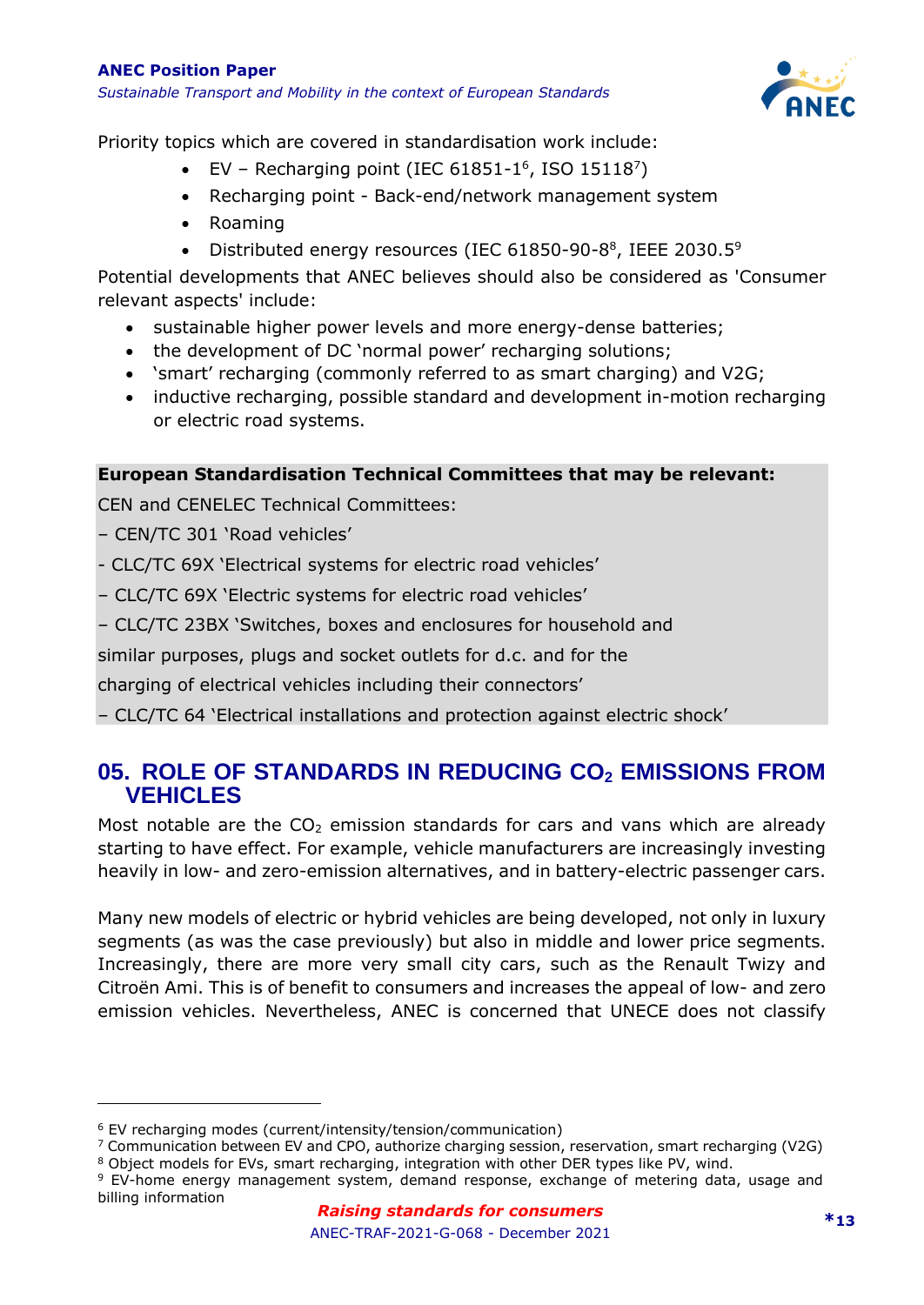

these models as passenger vehicles 'M1'<sup>10</sup>, but as 'L7'<sup>11</sup> and they do not have to meet the same safety requirements.

International policy agreements and standards provide the technical and legal frameworks to ensure consistency and compatibility across the many functions of the transport system, between EU countries and globally. These international agreements (and work of the UNECE) also aim to ensure coordination in the global efforts toward a specific policy goal in transport, such as climate change mitigation (reduce  $CO<sub>2</sub>$  and GHG emissions from this sector). Most regulations in this area have a high impact on sustainable (sometimes referred to as green) mobility and safety policy goals. They are most relevant to vehicle manufacturers and vehicle users such as motorists.

These recommendations focus on recharging points for passenger cars and vans (the M1 and N1 categories of vehicles according to UNECE standards<sup>12</sup>). Passenger cars and vans are responsible for about 13% and 2.7% respectively of total EU emissions of carbon dioxide (CO<sub>2</sub>), so a significant part of these emissions.<sup>13</sup>

ANEC strongly supports the setting of minimum performance standards for vehicles, with particular attention to the secondary market.

Part of this is to enforce performance standards that push industry (OEMs) towards developing clean and more efficient transport systems, options and technologies.

ANEC calls for sustainability aspects to be addressed more concretely, including emissions reductions options or standards for vehicles. This is important as transport should become less polluting, especially in cities. A combination of measures should address emissions (GHG and other polluting gases), as well as reducing urban traffic congestion. Examples include: "establish stringent fuel economy standards ([such as](https://ec.europa.eu/clima/eu-action/transport-emissions/road-transport-reducing-co2-emissions-vehicles/co2-emission-performance-standards-cars-and-vans_en)  'CO₂ [emission performance standards for cars and vans](https://ec.europa.eu/clima/eu-action/transport-emissions/road-transport-reducing-co2-emissions-vehicles/co2-emission-performance-standards-cars-and-vans_en)' and noting their importance for all types of vehicles including light vehicles.

For the period 2020-2024, Regulation (EU) 2019/631 confirms the EU fleet-wide CO2 emission targets set under Regulations (EC) No 443/2009 and (EU) No 510/2011. **Cars: 95 g CO2/km**

Starting in the years 2025 and 2030, Regulation (EU) 2019/631 sets stricter EU fleetwide CO2 emission targets, which are defined as a percentage reduction from the 2021 starting points.

<sup>&</sup>lt;sup>10</sup> Used for the carriage of passengers, with no more than eight seats in addition to the driver seat, also known as passenger cars.

<sup>&</sup>lt;sup>11</sup> Other than that classified for the category L6, whose unladen mass is not more than 450 kg (650 kg for those intended to carrying goods), not including the mass of batteries in the case of BEV's, whose power does not exceed 15 kW.

 $12$  More info on vehicle categorisation according to UNECE standards available here: <https://ec.europa.eu/growth/sectors/automotive/vehicle-categories/>

*Raising standards for consumers* Calculated based on figures from European Environment Agency EEA Report No 2/2020, Monitoring CO2 emissions from passenger cars and vans in 2018, p. 11 ; available here: [https://www.eea.europa.eu//publications/co2-emissions-from-cars-and-vans-2018.](https://www.eea.europa.eu/publications/co2-emissions-from-cars-and-vans-2018)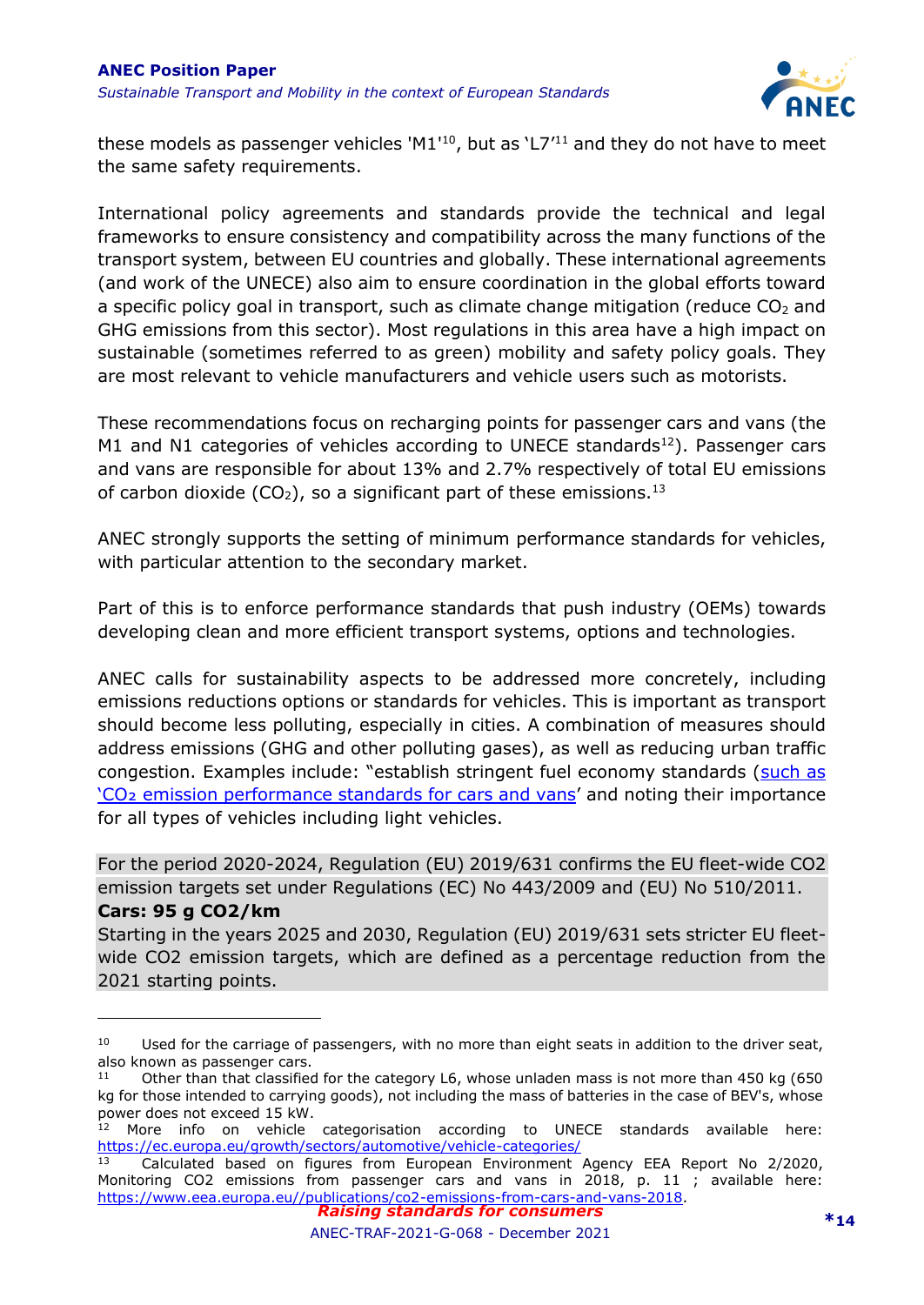

#### **Cars: 15% reduction from 2025 on and 37.5% reduction from 2030**

Other aspects of the regulations include 'require periodic vehicle inspections': 'ensure legal certainty regarding driver permits'; and 'implement regulations to prevent other forms of pollution (e.g., noise).' There are also incentive mechanisms for zero- and low-emission vehicles (ZLEV). It is also relevant to note recent advances in vehicle interior air quality standards. For example, work is currently being carried out in the UNECE Working Party on Pollution and Energy (GRPE). They have set a timeline that the work of the group on Vehicle Interior Air Quality (VIAQ) should be completed by November 2025, with tests already taking place in January 2024.

#### **The vital Euro 7/VII Standard**

*Future vehicle emission standard*

ANEC strongly supports the need for another Euro emission standard for cars, vans, trucks and buses. We advocate the comprehensive revision of the outdated Euro 6/VI standard. An ambitious Euro 7 could reduce total EU NOx emissions and avoid linked premature deaths. We note this while putting aside the proposed phase out of the internal combustion engine (ICE) cars in 2035 and the uptake of electric cars. There will still be many more ICE cards sold in Europe. The problems associated with combustion engine vehicles is still relevant as the take-up of zero emission vehicles will take time and not happen overnight. According to T&E, another 95 million more ICE cars will be sold in Europe between 2025 and 2035. On average, these vehicles will still be on the road for more than 10 years, and much longer in Central, Eastern and Southern Europe, (possibly over 15 years) $14$ .

The new EURO 7 standard must ensure that pollution is reduced to the lowest level that is technically feasible.

-> More information can be found [in relevant CLOVE proposals \(Consortium for ultra](https://retrofit4emissions.eu/)  [Low Vehicle Emissions\).](https://retrofit4emissions.eu/) 

### <span id="page-14-0"></span>**06. ANEC's HORIZONTAL VIEW: THE ROLE OF STANDARDS IN MEETING OBJECTIVES OF THE EU SUSTAINABLE TRANSPORT AND MOBILITY POLICY**

A broad set of standards covers current mobility systems, from road traffic to intermodal transport. European standards contribute to the safety and performance aspects of transport. It is crucial to have affordable and high-quality transport solutions that can aid social cohesion and help protect the environment. Not only are there increasing environmental pressure in general, but also significant health and environmental problems persist (such as air pollution).

Standards can bridge research and innovation. Innovation supports these aims of mobility, increasing the efficiency and sustainability of the growing transport sector.

<sup>&</sup>lt;sup>14</sup>https://www.transportenvironment.org/wpcontent/uploads/2021/08/2021\_05\_Briefing\_BNEF\_phase\_out.pdf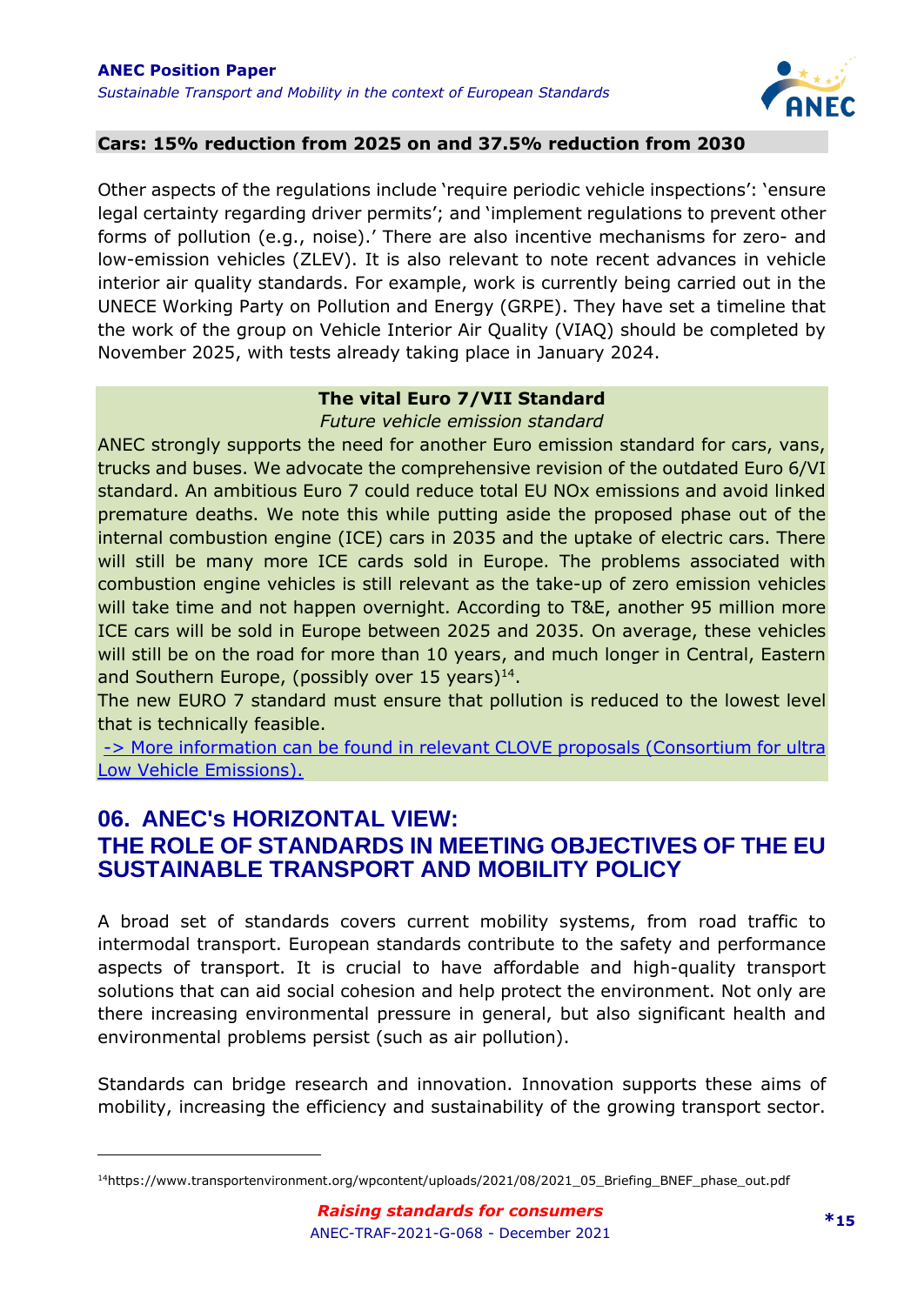

EU policies develop and bring to market tomorrow's innovative solutions that will be central to the role of standards in sustainable transport.

#### *List of priorities for new standardisation work*

#### • Consumer information

Integrated planning and Multimodal real time travel information should be readily accessible to consumers. ANEC considers it a priority to provide standardised comparable information that impacts individual behaviour or consumer choice.

#### • Intermodal transport and shifting to public transport and micro mobility options

Standards play a crucial role in ensure greater intermodality. In essence this means ensuring efficient connections between various transport options. It should consider door-to-door journeys including public transport and multimodal trips. It ought to be easy for consumers to make connections between stations, mobility hubs, multimodal areas as well as find parking. Traffic control systems linked to real-time traffic events and smart infrastructure can support this.

Overall, urban transport must be accessible with infrastructure, ticketing, and cost information available to all consumers (including vulnerable consumers).

#### • Personal mobility (or Personal Mobility Devices)

Standards can improve safety and influence consumer preference for bicycles as well as for light electric vehicles. Standardisation linked to Sustainable transport options should increase together with the increasing use of bicycles and LEVs in the EU. ANEC looks for an efficient, user-friendly and safe way to recharge all electric vehicles, as well as ensuring the safety of personal light electric vehicles (e-scooters and electric kick scooters etc).

ANEC encourages the harmonisation of definitions in the various approval frameworks and PLEVs on public roads across countries and regions. For example, "setting design standards for sidewalks and bicycle paths" deeply influences universal urban access and safety and has an important impact on sustainable mobility.

#### • Electro mobility (or e-Mobility) concept of using electric powertrain technologies

In the EU, there is ongoing development and revision of existing standards and open protocols. It is also expected that these will converge into official international standards with new and linked features to strengthen and support growing e-mobility use.

ANEC is closely participating in eMobility Standards under CEN-CENELEC's eMobility Coordination Group to stay up to date on possible ANEC input into standards on (1) infrastructure and (2) vehicles. The focus for this work is on the standardisation of electric, hybrid and plug-in hybrid vehicles and to advocate for safe, reliable, inexpensive, and user-friendly electric vehicles.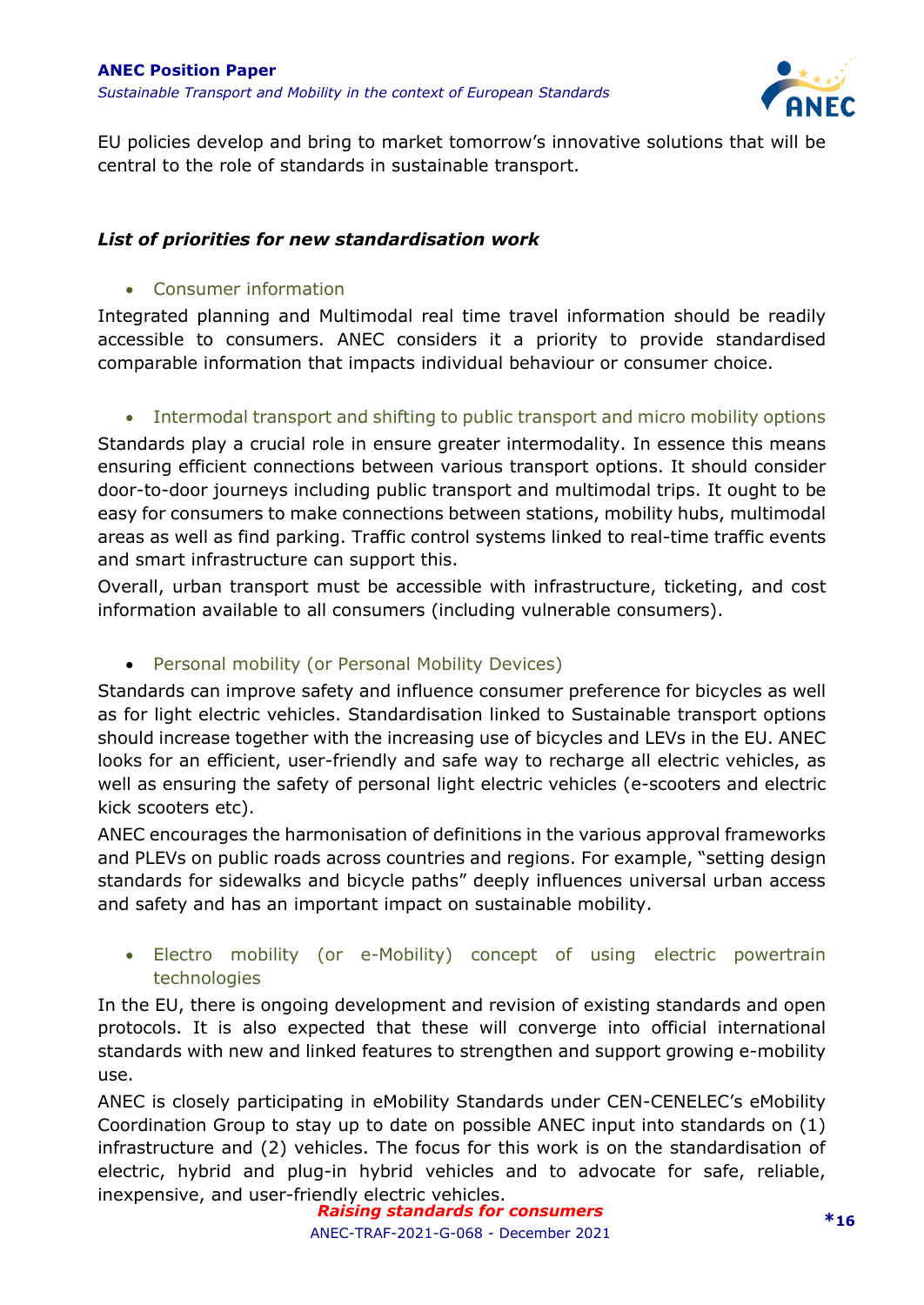

• ITS (Intelligent Transport Systems), connected, cooperative and automated (CCAM) vehicles and Electric/Smart Road Systems

ANEC believes that Cooperative, Connected and Automated Mobility (CCAM) is necessary to reach the EU objective of 'Vision Zero'. This is especially important, as progress in reducing EU-wide road fatalities has stalled<sup>15.</sup> European standardisation successfully addressed the interoperability of electronic road toll systems and of cooperative systems for Intelligent Transport in the field of information and communication technologies (CEN TC 278). The area for standards work include automated vehicles and cybersecurity and how that links to optimized interfaces and consumer data and privacy.

# <span id="page-16-0"></span>**07. CONCLUSION**

In conclusion, ANEC strongly supports moving towards forms of mobility that are sustainable, energy-efficient and which benefits human health. Changes such as Electrification, Intelligent Transport Systems (ITS) and other Smart Mobility solutions, will contribute to achieving this goal.

In an EU context, we request that DG GROW and DG ENV together ensure that CO2 emission performance standards, all Air Quality Standards as well as the upcoming Euro 7 emission standard, are coherent and support each other. It is important that there are no further delays in this work. The science and preparatory work have been completed so there is no reason to delay the implementation of ambitious proposals and standards that set the lowest pollution and emission limits technically possible with the technology that is currently available. This is an urgent need in the Transport and Mobility Sector.

ANEC calls for EU-wide action plans, standards and rules that:

- help achieve the policy goals outlined in the EU Green Deal. For example, standards that relate to solutions such as incorporating sensors and communication technologies into rentable electric bikes to monitor levels of air pollution, and standards that are linked to EU/National transport strategies.
- the transport and mobility sector must reduce the emissions overall. In terms of the Commission's role, it must revise the outdated Euro 6/VI standard in a comprehensive way where the outcome is that pollution is cut to the lowest technically feasible levels and all loopholes closed. This should not be further delayed.
- improve the urban transport hub of cities through installation of real-time information systems that let consumers (users as passengers) know about the availability of public transport, bikes and e-vehicles.

<sup>15</sup> <https://ec.europa.eu/transport/sites/transport/files/3rd-mobility-pack/3rd-mobility-pack-factsheets-safety.pdf>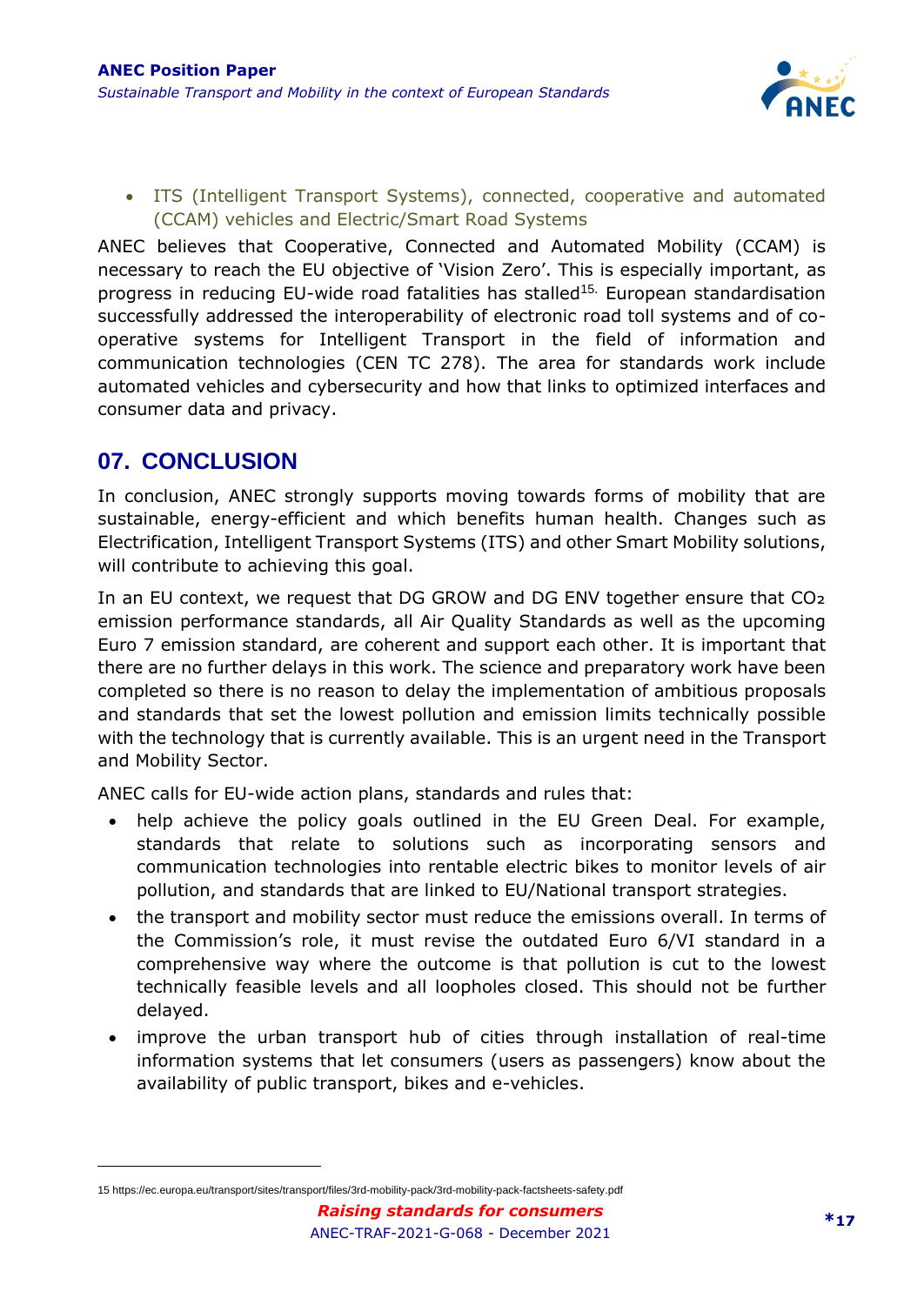

- improve access to all, such as pilot tests of an electric car sharing platform for people with reduced mobility. Of course, such plans should first and foremost prioritise the safety of users and consumers, and their rights and needs. They need to do this by guaranteeing safe and effective accessibility, and usability of the transport infrastructure, for all transport modes and options.
- enforce the decarbonisation of transport via electric (recharge or battery electric) vehicle concepts (including e-bikes, EPACs, etc.). This includes personal micromobility options such as e-scooters, e-bikes and cargo bikes, covering door-todoor mobility.

All in all, for this transition to be successful, all these aspects need to be introduced together as a comprehensive EU framework and package of measures by 2025 (short term, actionable plans). We cannot disregard such aspects because consumer confidence is closely linked to consumers enjoying tangible benefits: access to clean breathable air, especially in urban areas. This should be a consumer right.

Only reducing pollutants to a certain level without true improvement in vehicles' realworld emissions performance is not sufficient. The result of these strategies and revisions (such as AFID) should have quantifiable outcomes and not be only greenwashing.

For European consumers and the environment overall, we call on the Commission, as well as on standards organisations such as CEN/CENELEC, to bring forward ambitious proposals with short-term action plans. These should demonstrate the EU's commitment to the ambitions of the *Zero Pollution Action Plan* to reduce emissions, specifically from the transport sector and promises made in the *European Green Deal.*